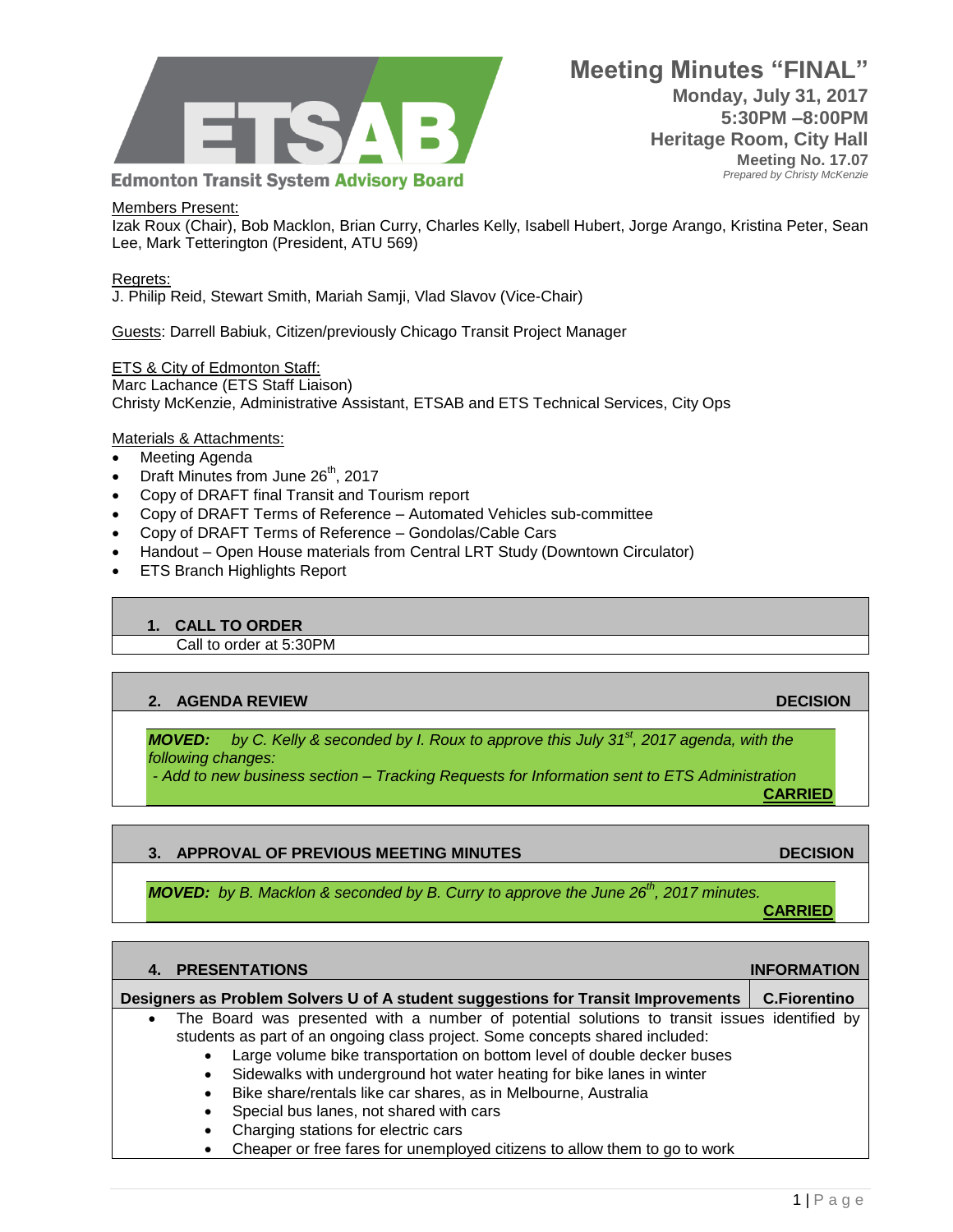- "FLOW" fare smart card like the student One Card
- TOD and other solutions to encourage park and ride
- Over-road pedestrian bridges at schools
- Redesign layout of seats in trains and buses
- Announcement timing at U of A transit center reschedule to announce next bus since there isn't time to reach the train from the entrance, and/or traffic lights at different levels to reduce danger of running on stairs to catch trains.
- Question and answer period followed, and included:
	- Discussions around international student's transit experiences influencing their solutions.
	- Discussion around solutions for bus network/connection issues.
	- The Board commented that many of the solutions were practical even if they were simple.

# **Transit Stop Access and Mobility Design Best Practices C. Sherstone**

- Carolyn provided a presentation to the Board on integrated mobility for first mile/last mile for transit riders in Edmonton, with a focus on bus stops. There are over 7000 bus stops on Edmonton's Transit System. A case study of a mother charged in the death of her son for J-walking as shortest route to the bus stop in Georgia was highlighted as an example of strategic placement of stops.
- Some of the main considerations presented were:
	- For people walking, proximity matters, but route matters too.
	- Designing for everyone, including those with mobility challenges.
	- Designing for the whole year, with a focus on Edmonton as a Winter City, Real Time information on wait times, adding heat to high use stops as in Fort McMurray, positive emotional resonation with good lighting.
	- Designing bike facilities to connect to major transit routes.
	- Providing bike parking at busy bus stops, and bike share options. New York bike share stats were provided as an example with an average of 5.2 rides per day.
	- Design examples were displayed with various options for the use of the ancillary zone as a mixed use zone, including transit platform designs that integrate with bike lanes with either pedestrians or cyclists having the right of way.
	- Bus stop safety and accessibility challenges in industrial areas were also highlighted.
- Question and answer period followed.
	- Discussion around standards for bus stop placement. NACTO is the National Association of City Transportation Officials that provides standards at the community planning level, but these may not be specific to industrial areas. The members requested information on standards regarding bus stop placement and the bus shelter upgrade process within ETS.

# **5. REQUEST FOR APPROVAL DECISION Transit and Tourism DRAFT Final Report S. Lee** Discussion around EEDC and EIA. Sean received some feedback to circulate to the members for information, and also interest from EIA to present to the Board at a future meeting on status of transit demands at the airport.

- Sean confirmed for members that the sub-committee decided not to specify locations for hubs.
- The Board discussed inclusion of recommendation to explore partnerships with tourism and hotels as a seventh item, since it is noted in the details of the report.
- Sean confirmed that the sub-committee chose to avoid addressing the bus service to Greyhound and VIA Rail terminals in their TOR because they are aware that ETS has addressed it by allowing Greyhound to stop for customers at the Kingsway Transit Centre.
- The Board voted unanimously in favour of approving the report for submission to UPC with inclusion of additional recommendation *to "Investigate the possibility of partnerships between ETS and the hospitality industry."*

*MOVED: by B. Macklon & seconded by S. Lee to approve the Tourism and Transit Report for submission to the Urban Planning Committee with the following addition:*

**-** *Include an additional of cover page and recommendation to "Investigate the possibility of partnerships between ETS and the hospitality industry."*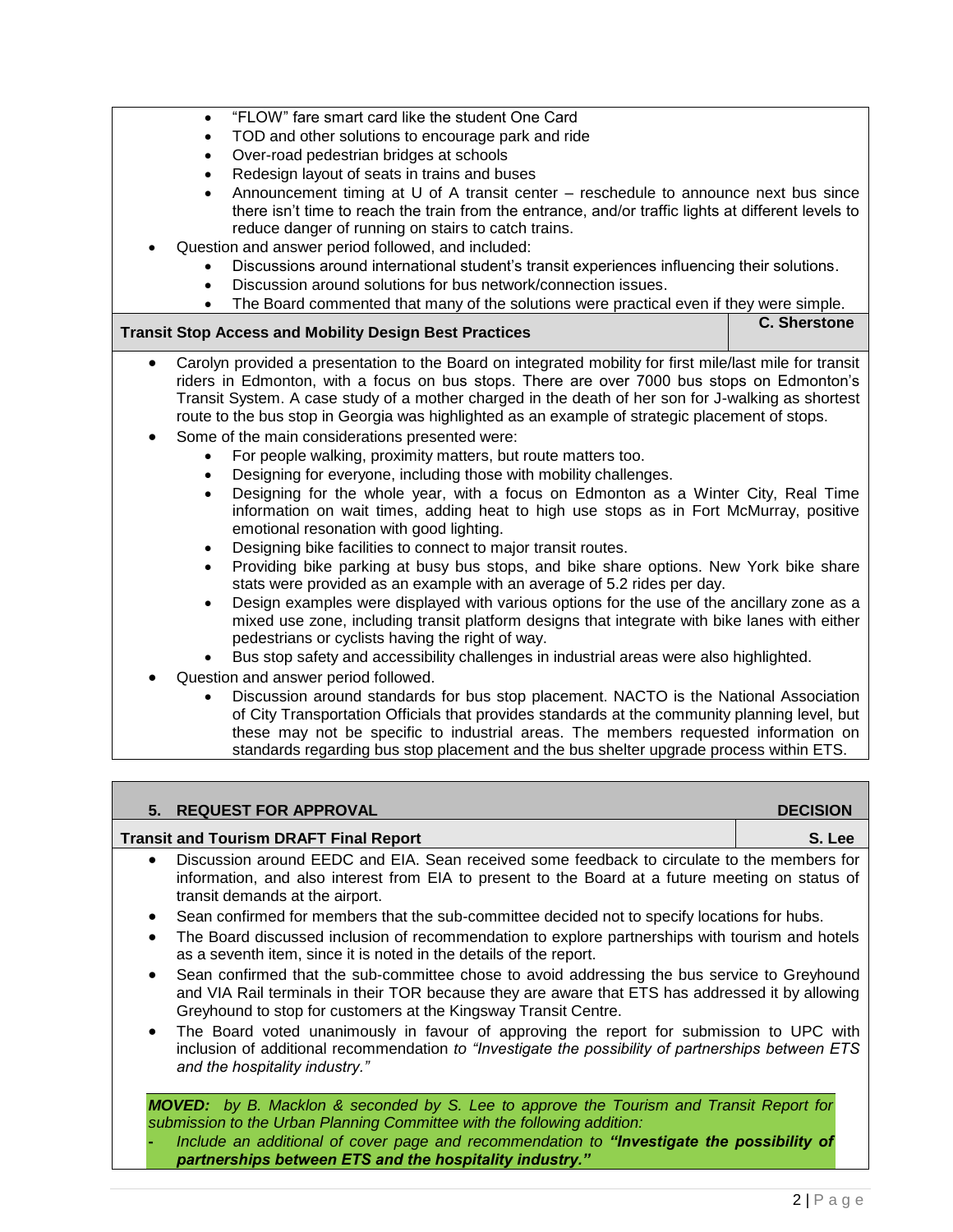| <b>Automated Vehicles DRAFT TOR</b><br>C. Kelly |                                                                                                                                                                                                                                    |  |  |
|-------------------------------------------------|------------------------------------------------------------------------------------------------------------------------------------------------------------------------------------------------------------------------------------|--|--|
|                                                 | Members expressed some concern for the scope of the terms, as the deliverable should be ready<br>within three months. It was suggested that the items be assigned to specific members.                                             |  |  |
|                                                 | $\bullet$ . The contract of the contract of the contract of the contract of the contract of the contract of the contract of the contract of the contract of the contract of the contract of the contract of the contract of the co |  |  |

- Charlie confirmed that the first seven items are background/research items on automated vehicles in general to support the last two, which are transit-specific.
- All members voted in favour of approving the terms as is.

*MOVED: by C. Kelly & seconded by B. Curry to approve the Terms of Reference for the Automated Vehicle sub-committee.* 

**CARRIED**

**CARRIED**

┓

| <b>SUB-COMMITTEE UPDATES</b><br>6.                                                                                                                            | <b>INFORMATION</b> |
|---------------------------------------------------------------------------------------------------------------------------------------------------------------|--------------------|
| <b>Transit Innovation</b>                                                                                                                                     | I. Roux            |
| Vlad will schedule the next meeting and send invite to all members.                                                                                           |                    |
| <b>Gondolas/Cable Cars</b>                                                                                                                                    | I. Roux            |
| DRAFT terms of reference were distributed to members by Vlad, for review and approval at the<br>$\bullet$<br>August general meeting of the Board.             |                    |
| The members requested search of previous Board files on record for work related to Gondolas in<br>$\bullet$<br>past years for consideration by sub-committee. |                    |
|                                                                                                                                                               |                    |
| <b>NEW BUSINESS</b>                                                                                                                                           | <b>INFORMAT</b>    |

|                                                                                                                                                                                      | 1111 YIMIATIYIN |
|--------------------------------------------------------------------------------------------------------------------------------------------------------------------------------------|-----------------|
| Debrief of Recent Council Meetings, including BRT updates                                                                                                                            | I. Roux         |
| Izak noted that Councillor Nickel's office has been in contact to request a meeting after the Summer<br>$\bullet$<br>Recess regarding the BRT Routing letter submitted by the Board. |                 |
| Central LRT Study Open House - July 20                                                                                                                                               | I. Roux         |
| Two board members attended the open house and found the presentation informative.                                                                                                    |                 |
| The contractor has contacted the Chair to offer further information, including the option of a<br>presentation to the Board at the August or September meeting.                      |                 |
| <b>Tracking of Information Requests from ETS Administration</b>                                                                                                                      | S. Lee          |
| Request for formal tracking of information requests from the ETSAB.                                                                                                                  |                 |
| Track both when the request was made, and when the information was provided back with easily<br>$\bullet$<br>accessible path to the information.                                     |                 |
| Christy recommended using a google sheet for tracking information requests.                                                                                                          |                 |
| Marc suggested providing the responses in the Branch Highlights Report, linked to the tracking<br>$\bullet$<br>sheet.                                                                |                 |

• Information requests that need to be tracked to be confirmed by the Board at monthly meetings.

|                   | 8. INFORMATION SECTION                                                                                                                                                                                                                                                                                                                                                       | <b>INFORMATION</b>     |
|-------------------|------------------------------------------------------------------------------------------------------------------------------------------------------------------------------------------------------------------------------------------------------------------------------------------------------------------------------------------------------------------------------|------------------------|
| <b>ATU Update</b> |                                                                                                                                                                                                                                                                                                                                                                              | <b>M.</b> Tetterington |
| $\bullet$         | Mark provided ATU feedback on ETS' Transit Strategy Report to Council. The Dial-a-Bus concept<br>was described in some detail for members' information. Bus Operators as a safe person/safe place<br>for the public was also highlighted.                                                                                                                                    |                        |
| $\bullet$         | Mark confirmed for members that a modification to the placement of the mirrors on some buses<br>was recently piloted. The mirrors were lowered by shorting the mounting posts by 4.5". This created<br>a blind spot for drivers who were shorter, or set their seats low. It was noted that if manufacturers<br>could narrow the corner posts that may be a better solution. |                        |